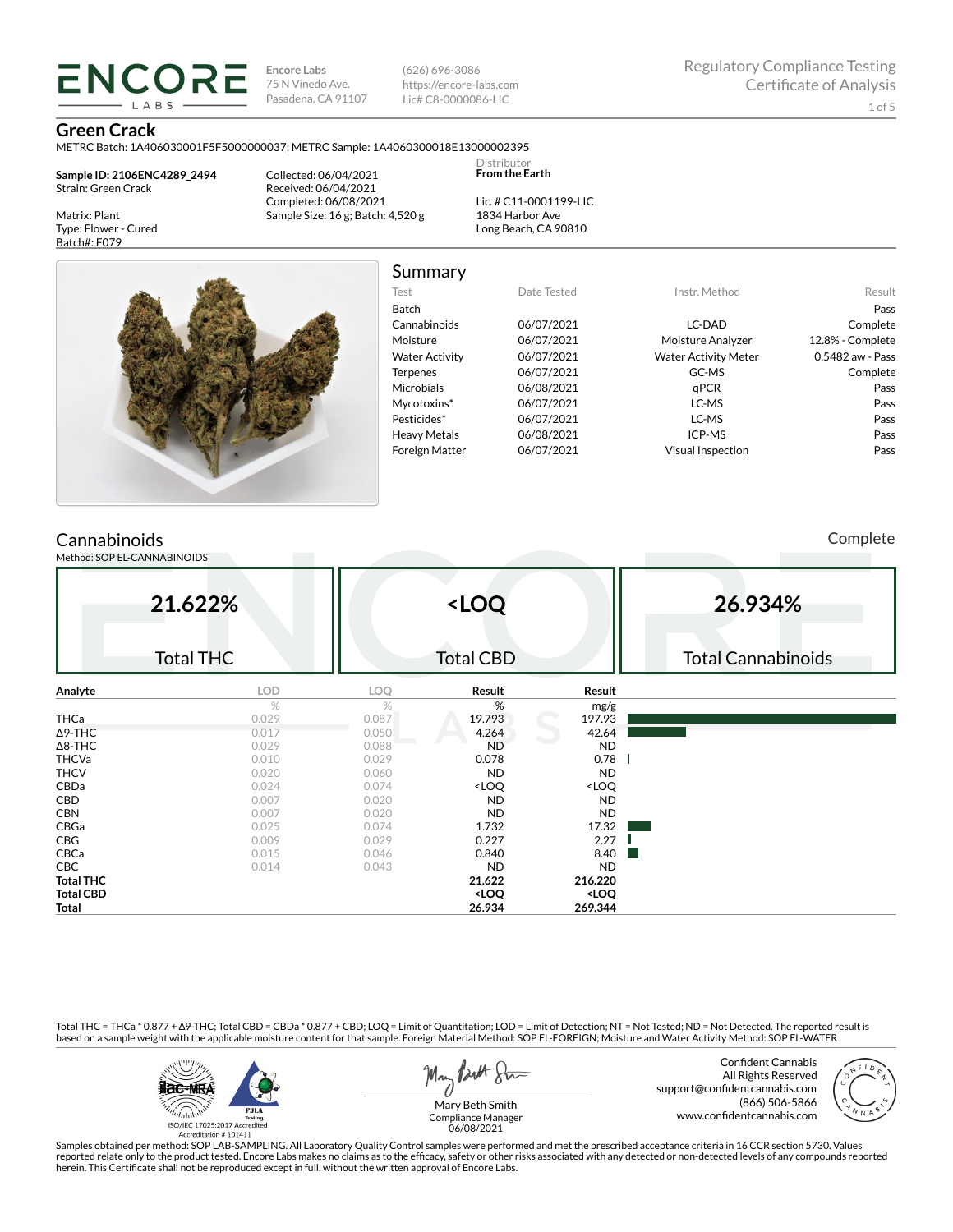**ENCORE Encore Labs** 75 N Vinedo Ave. Pasadena, CA 91107

(626) 696-3086 https://encore-labs.com Lic# C8-0000086-LIC

#### **Green Crack**

LABS

METRC Batch: 1A406030001F5F5000000037; METRC Sample: 1A4060300018E13000002395

| Sample ID: 2106ENC4289_2494<br><b>Strain: Green Crack</b> | VIETING DALCII. IMPOODOODII DI DOOOOOODI , METING DAIIIDIG. IMPOODOODOEID<br>Collected: 06/04/2021<br>Received: 06/04/2021 | Distributor<br><b>From the Earth</b>                              |                                                          |                              |  |
|-----------------------------------------------------------|----------------------------------------------------------------------------------------------------------------------------|-------------------------------------------------------------------|----------------------------------------------------------|------------------------------|--|
| Matrix: Plant<br>Type: Flower - Cured<br>Batch#: F079     | Completed: 06/08/2021<br>Sample Size: 16 g; Batch: 4,520 g                                                                 | Lic. # C11-0001199-LIC<br>1834 Harbor Ave<br>Long Beach, CA 90810 |                                                          |                              |  |
| <b>Terpenes</b>                                           |                                                                                                                            |                                                                   |                                                          |                              |  |
| Method: SOP EL-TERPENES                                   |                                                                                                                            |                                                                   |                                                          |                              |  |
| Analyte                                                   | <b>LOD</b>                                                                                                                 | LOQ                                                               | Result                                                   | Result                       |  |
|                                                           | $\%$                                                                                                                       | $\%$                                                              | %                                                        | mg/g                         |  |
| β-Myrcene                                                 | 0.003                                                                                                                      | 0.011                                                             | 0.523                                                    | 5.23                         |  |
| β-Caryophyllene                                           | 0.003                                                                                                                      | 0.011                                                             | 0.461                                                    | 4.61                         |  |
| $\alpha$ -Bisabolol                                       | 0.003                                                                                                                      | 0.011                                                             | 0.265                                                    | 2.65                         |  |
| Ocimene                                                   | 0.003                                                                                                                      | 0.011                                                             | 0.192                                                    | 1.92                         |  |
| δ-Limonene                                                | 0.001                                                                                                                      | 0.011                                                             | 0.191                                                    | 1.91                         |  |
| $\alpha$ -Humulene                                        | 0.001                                                                                                                      | 0.011                                                             | 0.168                                                    | 1.68                         |  |
| $\alpha$ -Pinene                                          | 0.002                                                                                                                      | 0.011                                                             | 0.110                                                    | 1.10                         |  |
| $\beta$ -Pinene                                           | 0.002                                                                                                                      | 0.011                                                             | 0.052                                                    | 0.52                         |  |
| Linalool                                                  | 0.002                                                                                                                      | 0.011                                                             | 0.050                                                    | 0.50                         |  |
| Caryophyllene Oxide*                                      | 0.003                                                                                                                      | 0.011                                                             | 0.038                                                    | 0.38                         |  |
| Fenchol*                                                  | 0.002                                                                                                                      | 0.011                                                             | 0.035                                                    | 0.35                         |  |
| trans-Nerolidol                                           | 0.004                                                                                                                      | 0.011                                                             | 0.019                                                    | 0.19                         |  |
| $\alpha$ -Phellandrene*                                   | 0.002                                                                                                                      | 0.011                                                             | <b>ND</b>                                                | <b>ND</b>                    |  |
| $\alpha$ -Terpinene                                       | 0.002                                                                                                                      | 0.011                                                             | <b>ND</b>                                                | <b>ND</b>                    |  |
| Borneol*                                                  | 0.003                                                                                                                      | 0.011                                                             | <loq< td=""><td><loq< td=""><td></td></loq<></td></loq<> | <loq< td=""><td></td></loq<> |  |
| Camphene                                                  | 0.001                                                                                                                      | 0.011                                                             | <loq< td=""><td><loq< td=""><td></td></loq<></td></loq<> | <loq< td=""><td></td></loq<> |  |
| Camphor*                                                  | 0.002                                                                                                                      | 0.017                                                             | <b>ND</b>                                                | <b>ND</b>                    |  |
| cis-Nerolidol                                             | 0.003                                                                                                                      | 0.011                                                             | <b>ND</b>                                                | <b>ND</b>                    |  |
| δ-3-Carene                                                | 0.001                                                                                                                      | 0.011                                                             | <b>ND</b>                                                | <b>ND</b>                    |  |
| Eucalyptol                                                | 0.002                                                                                                                      | 0.011                                                             | <b>ND</b>                                                | <b>ND</b>                    |  |
| Fenchone*                                                 | 0.002                                                                                                                      | 0.011                                                             | <loq< td=""><td><loq< td=""><td></td></loq<></td></loq<> | <loq< td=""><td></td></loq<> |  |
| y-Terpinene                                               | 0.002                                                                                                                      | 0.011                                                             | <b>ND</b>                                                | <b>ND</b>                    |  |
| Guaiol                                                    | 0.003                                                                                                                      | 0.011                                                             | <b>ND</b>                                                | <b>ND</b>                    |  |
| p-Cymene*                                                 | 0.001                                                                                                                      | 0.011                                                             | <b>ND</b>                                                | <b>ND</b>                    |  |
| Terpinolene                                               | 0.002                                                                                                                      | 0.011                                                             | <loq< td=""><td><loq< td=""><td></td></loq<></td></loq<> | <loq< td=""><td></td></loq<> |  |
| Valencene*                                                | 0.003                                                                                                                      | 0.011                                                             | <b>ND</b>                                                | <b>ND</b>                    |  |
| <b>Total</b>                                              |                                                                                                                            |                                                                   | 2.103                                                    | 21.03                        |  |

# Primary Aromas



Date Tested: 06/07/2021<br>\*Beyond scope of accreditation. LOQ = Limit of Quantitation; LOD = Limit of Detection; NT = Not Tested; ND = Not Detected. The reported result is based on a sample weight with the applicable moisture content for that sample.



May Both Sur

Confident Cannabis All Rights Reserved support@confidentcannabis.com (866) 506-5866 www.confidentcannabis.com



Mary Beth Smith Compliance Manager 06/08/2021

Samples obtained per method: SOP LAB-SAMPLING. All Laboratory Quality Control samples were performed and met the prescribed acceptance criteria in 16 CCR section 5730. Values reported relate only to the product tested. Encore Labs makes no claims as to the efficacy, safety or other risks associated with any detected or non-detected levels of any compounds reported<br>herein. This Certificate shall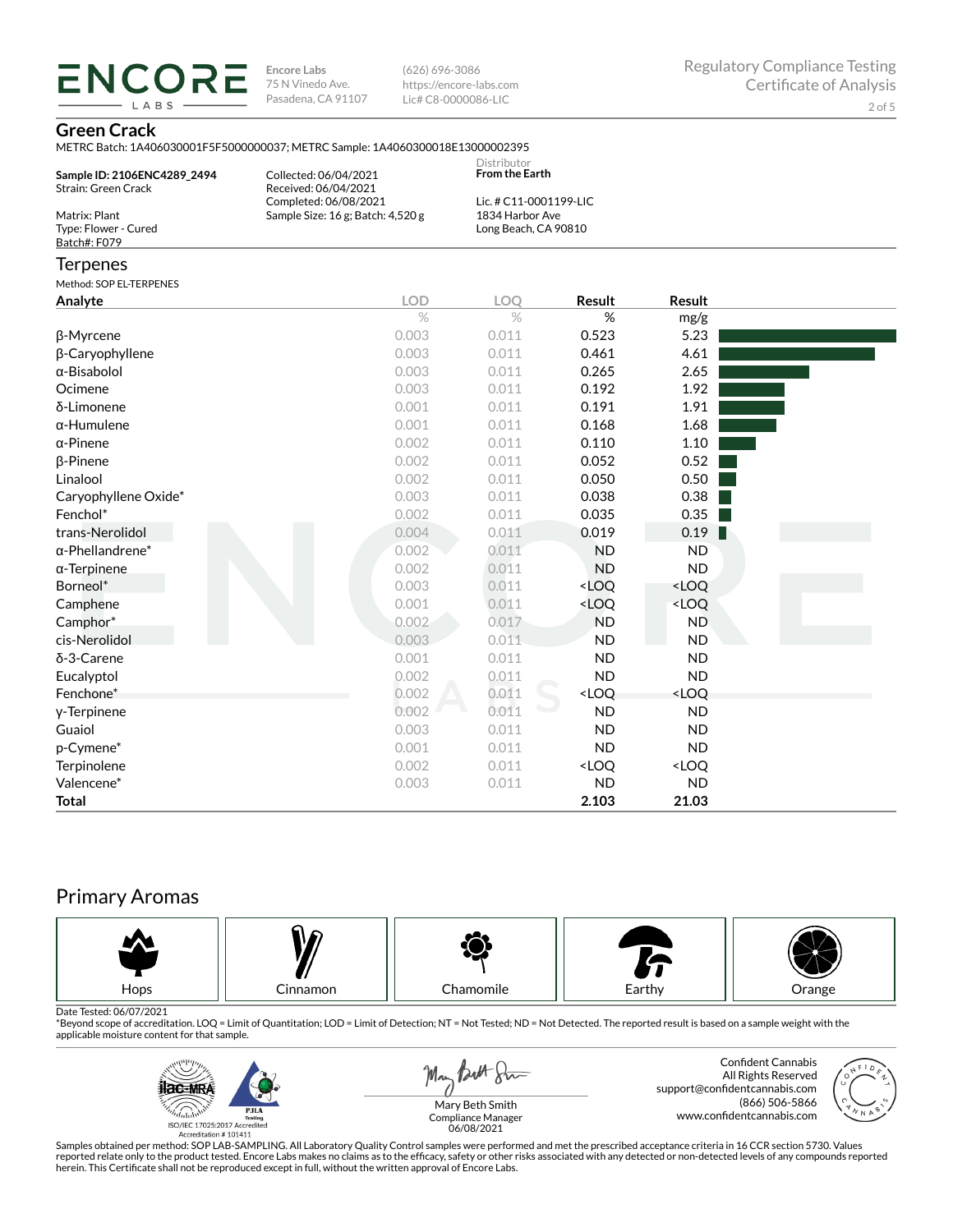**Encore Labs** 75 N Vinedo Ave. Pasadena, CA 91107 (626) 696-3086 https://encore-labs.com Lic# C8-0000086-LIC

#### **Green Crack**

METRC Batch: 1A406030001F5F5000000037; METRC Sample: 1A4060300018E13000002395

**Sample ID: 2106ENC4289\_2494** Strain: Green Crack Matrix: Plant

**ENCOR** LABS

> Collected: 06/04/2021 Received: 06/04/2021 Completed: 06/08/2021 Sample Size: 16 g; Batch: 4,520 g

Lic. # C11-0001199-LIC 1834 Harbor Ave Long Beach, CA 90810

Distributor **From the Earth**

### Pesticides

Type: Flower - Cured Batch#: F079

Method: SOP EL-PesticidesLCMS LC-MS

| ᄔ내기                 |            |            |                |               |               |                         |           |           |                |           |               |
|---------------------|------------|------------|----------------|---------------|---------------|-------------------------|-----------|-----------|----------------|-----------|---------------|
| Analyte             | <b>LOD</b> | <b>LOO</b> | Limit          | <b>Result</b> | <b>Status</b> | Analyte                 | LOD       | LOO       | Limit          | Result    | <b>Status</b> |
|                     | $\mu$ g/g  | $\mu$ g/g  | $\mu$ g/g      | µg/g          |               |                         | $\mu$ g/g | $\mu$ g/g | $\mu$ g/g      | $\mu$ g/g |               |
| Abamectin           | 0.005      | 0.02       | 0.1            | <b>ND</b>     | Pass          | Fludioxonil             | 0.01      | 0.05      | 0.1            | <b>ND</b> | Pass          |
| Acephate            | 0.002      | 0.01       | 0.1            | <b>ND</b>     | Pass          | Hexythiazox             | 0.005     | 0.02      | 0.1            | <b>ND</b> | Pass          |
| Acequinocyl         | 0.01       | 0.02       | 0.1            | <b>ND</b>     | Pass          | Imazalil                | 0.05      | 0.1       | 0.05           | <b>ND</b> | Pass          |
| Acetamiprid         | 0.005      | 0.02       | 0.1            | <b>ND</b>     | Pass          | Imidacloprid            | 0.005     | 0.02      | 5              | <b>ND</b> | Pass          |
| Aldicarb            | 0.05       | 0.1        | 0.05           | <b>ND</b>     | Pass          | Kresoxim Methyl         | 0.005     | 0.02      | 0.1            | <b>ND</b> | Pass          |
| Azoxystrobin        | 0.005      | 0.02       | 0.1            | <b>ND</b>     | Pass          | Malathion               | 0.02      | 0.05      | 0.5            | <b>ND</b> | Pass          |
| <b>Bifenazate</b>   | 0.005      | 0.01       | 0.1            | <b>ND</b>     | Pass          | Metalaxyl               | 0.002     | 0.005     | $\overline{2}$ | <b>ND</b> | Pass          |
| <b>Bifenthrin</b>   | 0.02       | 0.05       | 3              | <b>ND</b>     | Pass          | Methiocarb              | 0.05      | 0.1       | 0.05           | <b>ND</b> | Pass          |
| <b>Boscalid</b>     | 0.02       | 0.05       | 0.1            | <b>ND</b>     | Pass          | Methomvl                | 0.01      | 0.02      | $\mathbf 1$    | <b>ND</b> | Pass          |
| Captan              | 0.2        | 0.3        | 0.7            | <b>ND</b>     | Pass          | Mevinphos               | 0.02      | 0.05      | 0.02           | <b>ND</b> | Pass          |
| Carbaryl            | 0.02       | 0.05       | 0.5            | <b>ND</b>     | Pass          | Myclobutanil            | 0.005     | 0.01      | 0.1            | <b>ND</b> | Pass          |
| Carbofuran          | 0.05       | 0.1        | 0.05           | <b>ND</b>     | Pass          | Naled                   | 0.01      | 0.02      | 0.1            | <b>ND</b> | Pass          |
| Chlorantraniliprole | 0.002      | 0.01       | 10             | <b>ND</b>     | Pass          | Oxamyl                  | 0.005     | 0.01      | 0.5            | <b>ND</b> | Pass          |
| Chlordane           | 0.05       | 0.1        | 0.05           | <b>ND</b>     | Pass          | Paclobutrazol           | 0.05      | 0.1       | 0.05           | <b>ND</b> | Pass          |
| Chlorfenapyr        | 0.05       | 0.1        | 0.05           | <b>ND</b>     | Pass          | Parathion Methyl        | 0.02      | 0.05      | 0.02           | <b>ND</b> | Pass          |
| Chlorpyrifos        | 0.05       | 0.1        | 0.05           | <b>ND</b>     | Pass          | Pentachloronitrobenzene | 0.02      | 0.05      | 0.1            | <b>ND</b> | Pass          |
| Clofentezine        | 0.01       | 0.02       | 0.1            | <b>ND</b>     | Pass          | Permethrin              | 0.02      | 0.05      | 0.5            | <b>ND</b> | Pass          |
| Coumaphos           | 0.02       | 0.05       | 0.02           | <b>ND</b>     | Pass          | Phosmet                 | 0.01      | 0.02      | 0.1            | <b>ND</b> | Pass          |
| Cyfluthrin          | 0.05       | 0.1        | $\overline{2}$ | <b>ND</b>     | Pass          | Piperonyl Butoxide      | 0.02      | 0.05      | 3              | <b>ND</b> | Pass          |
| Cypermethrin        | 0.1        | 0.2        | 1              | <b>ND</b>     | Pass          | Prallethrin             | 0.005     | 0.02      | 0.1            | <b>ND</b> | Pass          |
| Daminozide          | 0.02       | 0.05       | 0.02           | <b>ND</b>     | Pass          | Propiconazole           | 0.005     | 0.01      | 0.1            | <b>ND</b> | Pass          |
| Diazinon            | 0.002      | 0.01       | 0.1            | <b>ND</b>     | Pass          | Propoxur                | 0.05      | 0.1       | 0.05           | <b>ND</b> | Pass          |
| <b>Dichlorvos</b>   | 0.02       | 0.05       | 0.02           | <b>ND</b>     | Pass          | Pyrethrins              | 0.02      | 0.05      | 0.5            | <b>ND</b> | Pass          |
| Dimethoate          | 0.02       | 0.05       | 0.02           | <b>ND</b>     | Pass          | Pyridaben               | 0.005     | 0.01      | 0.1            | <b>ND</b> | Pass          |
| Dimethomorph        | 0.005      | 0.02       | $\overline{2}$ | <b>ND</b>     | Pass          | Spinetoram              | 0.005     | 0.01      | 0.1            | <b>ND</b> | Pass          |
| Ethoprophos         | 0.05       | 0.1        | 0.05           | ND.           | Pass          | Spinosad                | 0.005     | 0.01      | 0.1            | <b>ND</b> | Pass          |
| Etofenprox          | 0.05       | 0.1        | 0.05           | <b>ND</b>     | Pass          | Spiromesifen            | 0.01      | 0.02      | 0.1            | <b>ND</b> | Pass          |
| Etoxazole           | 0.005      | 0.02       | 0.1            | <b>ND</b>     | Pass          | Spirotetramat           | 0.005     | 0.01      | 0.1            | <b>ND</b> | Pass          |
| Fenhexamid          | 0.005      | 0.02       | 0.1            | <b>ND</b>     | Pass          | Spiroxamine             | 0.05      | 0.1       | 0.05           | <b>ND</b> | Pass          |
| Fenoxycarb          | 0.05       | 0.1        | 0.05           | <b>ND</b>     | Pass          | Tebuconazole            | 0.005     | 0.01      | 0.1            | <b>ND</b> | Pass          |
| Fenpyroximate       | 0.005      | 0.02       | 0.1            | <b>ND</b>     | Pass          | Thiacloprid             | 0.02      | 0.05      | 0.02           | <b>ND</b> | Pass          |
| Fipronil            | 0.05       | 0.1        | 0.05           | <b>ND</b>     | Pass          | Thiamethoxam            | 0.005     | 0.01      | 5              | <b>ND</b> | Pass          |
| Flonicamid          | 0.01       | 0.02       | 0.1            | <b>ND</b>     | Pass          | Trifloxystrobin         | 0.005     | 0.01      | 0.1            | <b>ND</b> | Pass          |

LOQ = Limit of Quantitation; LOD = Limit of Detection; NT = Not Tested; ND = Not Detected.

**ilac-MRA PJLA**  $d_{\rm thbb}$ ISO/IEC 17025:2017 Ac Accreditation #101411

May Butt Sin

Confident Cannabis All Rights Reserved support@confidentcannabis.com (866) 506-5866 www.confidentcannabis.com



Mary Beth Smith Compliance Manager 06/08/2021

Samples obtained per method: SOP LAB-SAMPLING. All Laboratory Quality Control samples were performed and met the prescribed acceptance criteria in 16 CCR section 5730. Values reported relate only to the product tested. Encore Labs makes no claims as to the efficacy, safety or other risks associated with any detected or non-detected levels of any compounds reported<br>herein. This Certificate shall

Pass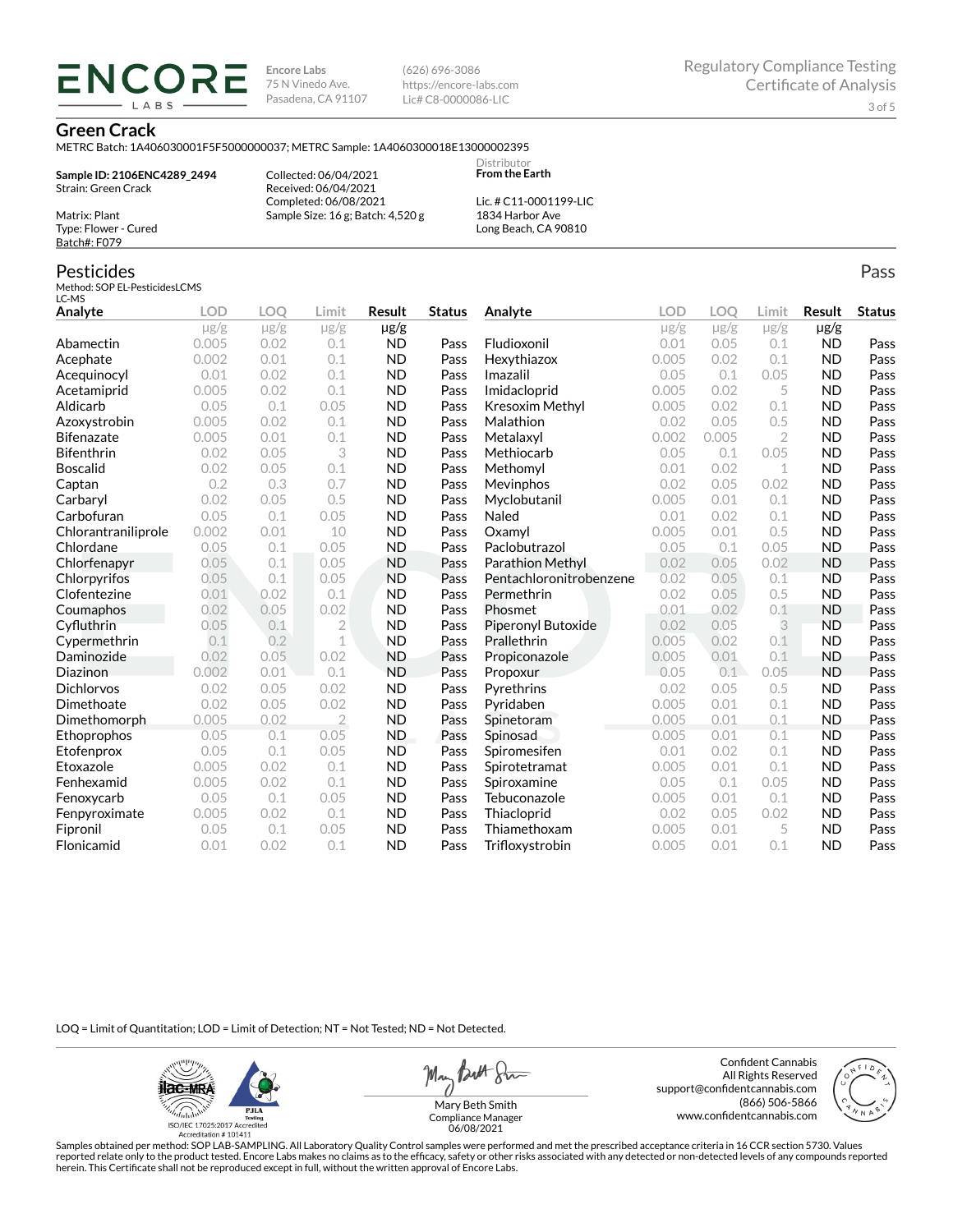**ENCORE Encore Labs** 75 N Vinedo Ave. Pasadena, CA 91107

(626) 696-3086 https://encore-labs.com Lic# C8-0000086-LIC

Pass

#### **Green Crack**

LABS

METRC Batch: 1A406030001F5F5000000037; METRC Sample: 1A4060300018E13000002395

| Sample ID: 2106ENC4289 2494<br>Strain: Green Crack | Collected: 06/04/2021<br>Received: 06/04/2021<br>Completed: 06/08/2021 | Distributor<br><b>From the Earth</b><br>Lic. # C11-0001199-LIC |      |
|----------------------------------------------------|------------------------------------------------------------------------|----------------------------------------------------------------|------|
| Matrix: Plant<br>Type: Flower - Cured              | Sample Size: 16 g; Batch: 4,520 g                                      | 1834 Harbor Ave<br>Long Beach, CA 90810                        |      |
| Batch#: F079                                       |                                                                        |                                                                |      |
| <b>Mycotoxins</b>                                  |                                                                        |                                                                |      |
| Method: SOP EL-PesticidesLCMS<br>LC-MS             |                                                                        |                                                                |      |
| Analyta                                            | n n                                                                    | $\cap$                                                         | imit |

| Analyte                 | LOD   | −O⊖        | Limit | Result    | <b>Status</b> |
|-------------------------|-------|------------|-------|-----------|---------------|
|                         | µg/kg | $\mu$ g/kg | µg/kg | µg/kg     |               |
| <b>B1</b>               |       |            |       | <b>ND</b> | Tested        |
| B <sub>2</sub>          |       |            |       | <b>ND</b> | <b>Tested</b> |
| G <sub>1</sub>          |       |            |       | <b>ND</b> | <b>Tested</b> |
| G <sub>2</sub>          |       |            |       | <b>ND</b> | Tested        |
| Ochratoxin A            |       |            | 20    | <b>ND</b> | Pass          |
| <b>Total Aflatoxins</b> |       |            | 20    | <b>ND</b> | Pass          |



Date Tested: 06/07/2021 LOQ = Limit of Quantitation; LOD = Limit of Detection; NT = Not Tested; ND = Not Detected.



May *Butt* 8mm

Confident Cannabis All Rights Reserved support@confidentcannabis.com (866) 506-5866 www.confidentcannabis.com



Compliance Manager 06/08/2021

Samples obtained per method: SOP LAB-SAMPLING. All Laboratory Quality Control samples were performed and met the prescribed acceptance criteria in 16 CCR section 5730. Values reported relate only to the product tested. Encore Labs makes no claims as to the efficacy, safety or other risks associated with any detected or non-detected levels of any compounds reported<br>herein. This Certificate shall